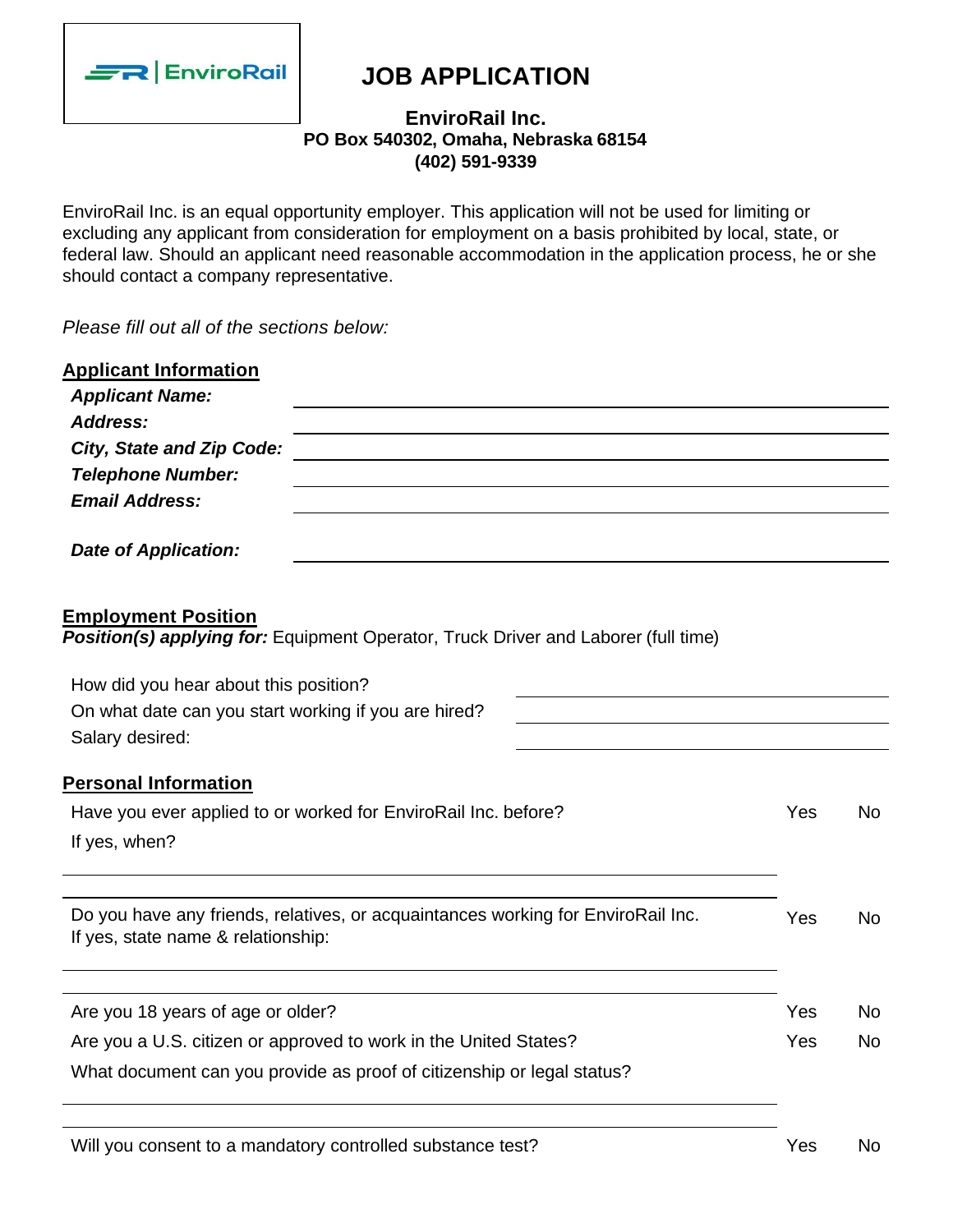Have you ever been convicted of a criminal offense (felony or misdemeanor)? Yes No

If yes, please state the nature of the crime(s), when and where convicted and disposition of the case:

### **Job Skills/Qualifications**

Please list below the skills and qualifications you possess for the position for which you are applying, Heavy Equipment (excavator, dozer, wheel loader, compact track loader, ect.) or Specialized Equipment and how many years of experience:

*(Note: EnviroRail Inc. complies with the ADA and considers reasonable accommodation measures that may be necessary for eligible applicants/employees to perform essential functions. It is possible that a* hire may be tested on skill/agility and may be subject to a medical examination conducted by a medical *professional. )*

# **Education and Training**

#### **High School**

| Name | Location (City | Year G.   | Jearee |
|------|----------------|-----------|--------|
|      | State)         | Graduated | Earned |
|      |                |           |        |

#### **College/University**

| Name | ∟ocation (City<br>State) | <b>Year Graduated</b> | Jearee Earned |
|------|--------------------------|-----------------------|---------------|
|      |                          |                       |               |

#### **Vocational School/Specialized Training**

| Name | (City)<br>State)<br>_ocation | Vear C<br>Graduated | Larned<br>Jearee |
|------|------------------------------|---------------------|------------------|
|      |                              |                     |                  |

#### **Military:**

Are you a member of the Armed Services?

What branch of the military did you enlist?

What was your military rank when discharged?

How many years did you serve in the military?

|  |  |  |  |  | What military skills do you possess that would be an asset for this position? |
|--|--|--|--|--|-------------------------------------------------------------------------------|
|--|--|--|--|--|-------------------------------------------------------------------------------|

# *Previous Employment*

**Employer Name:** Job Title: Supervisor Name: Employer Address: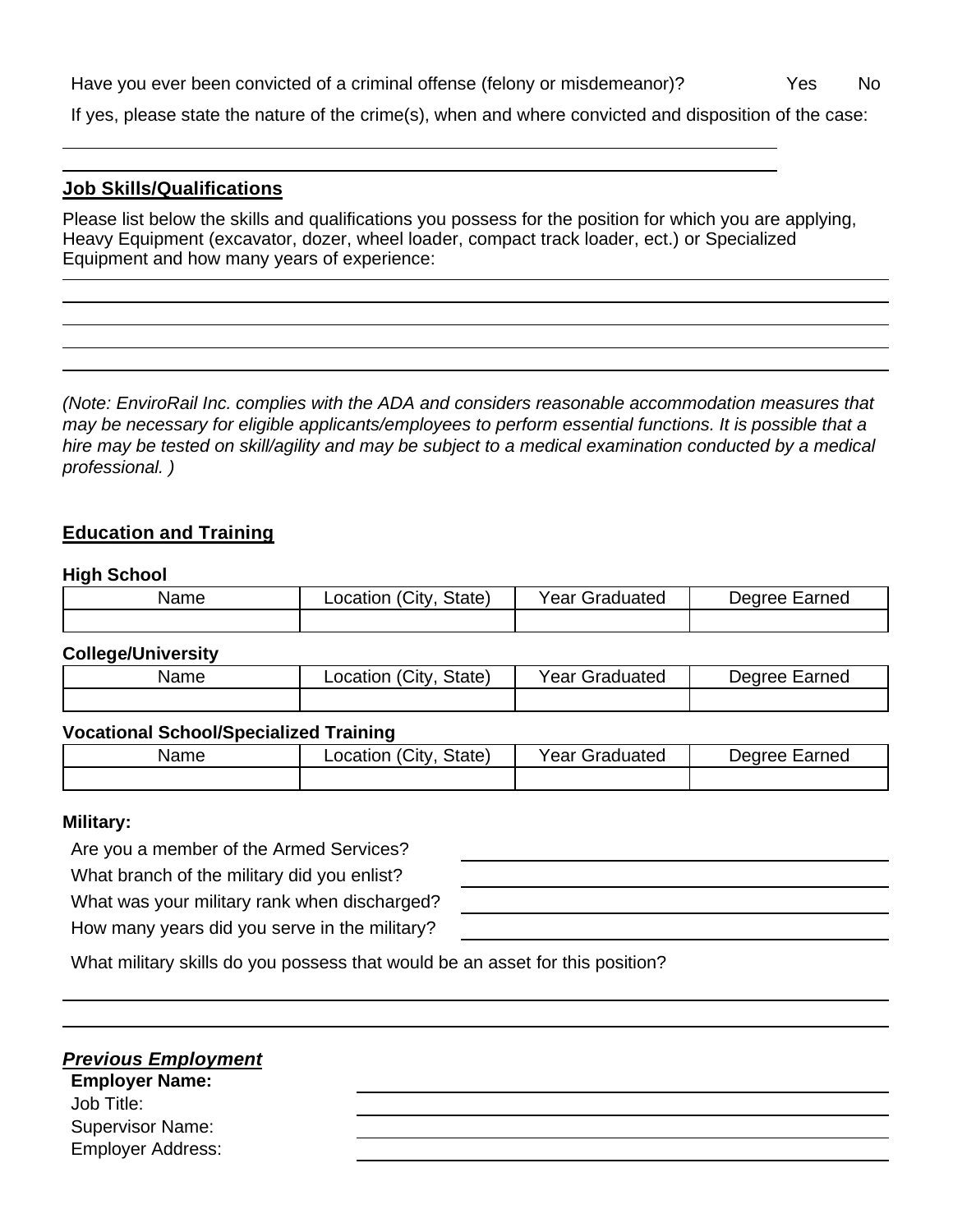City, State and Zip Code: Employer Telephone: Dates Employed: Reason for leaving:

#### **Employer Name:**

Job Title: Supervisor Name: Employer Address: City, State and Zip Code: Employer Telephone: Dates Employed: Reason for leaving:

#### **Employer Name:**

Job Title: Supervisor Name: Employer Address: City, State and Zip Code: Employer Telephone: Dates Employed: Reason for leaving:

# *References*

Please provide 3 personal and professional reference(s) below:

| <b>Reference</b> | <b>Contact Information</b> |
|------------------|----------------------------|
|                  |                            |
|                  |                            |
|                  |                            |

# *Additional Information:*

What Licenses and or certificates do you have (CDL A, Herbicide applicator, etc….)?

The open positions will include travel for work, are you willing to travel?

# *AT-WILL EMPLOYMENT*

The relationship between you and the EnviroRail Inc. is referred to as "employment at will." This means that your employment can be terminated at any time for any reason, with or without cause, with or without notice, by you or the EnviroRail Inc.. No representative of EnviroRail Inc. has authority to enter into any agreement contrary to the foregoing "employment at will" relationship. You understand that your employment is "at will," and that you acknowledge that no oral or written statements or representations